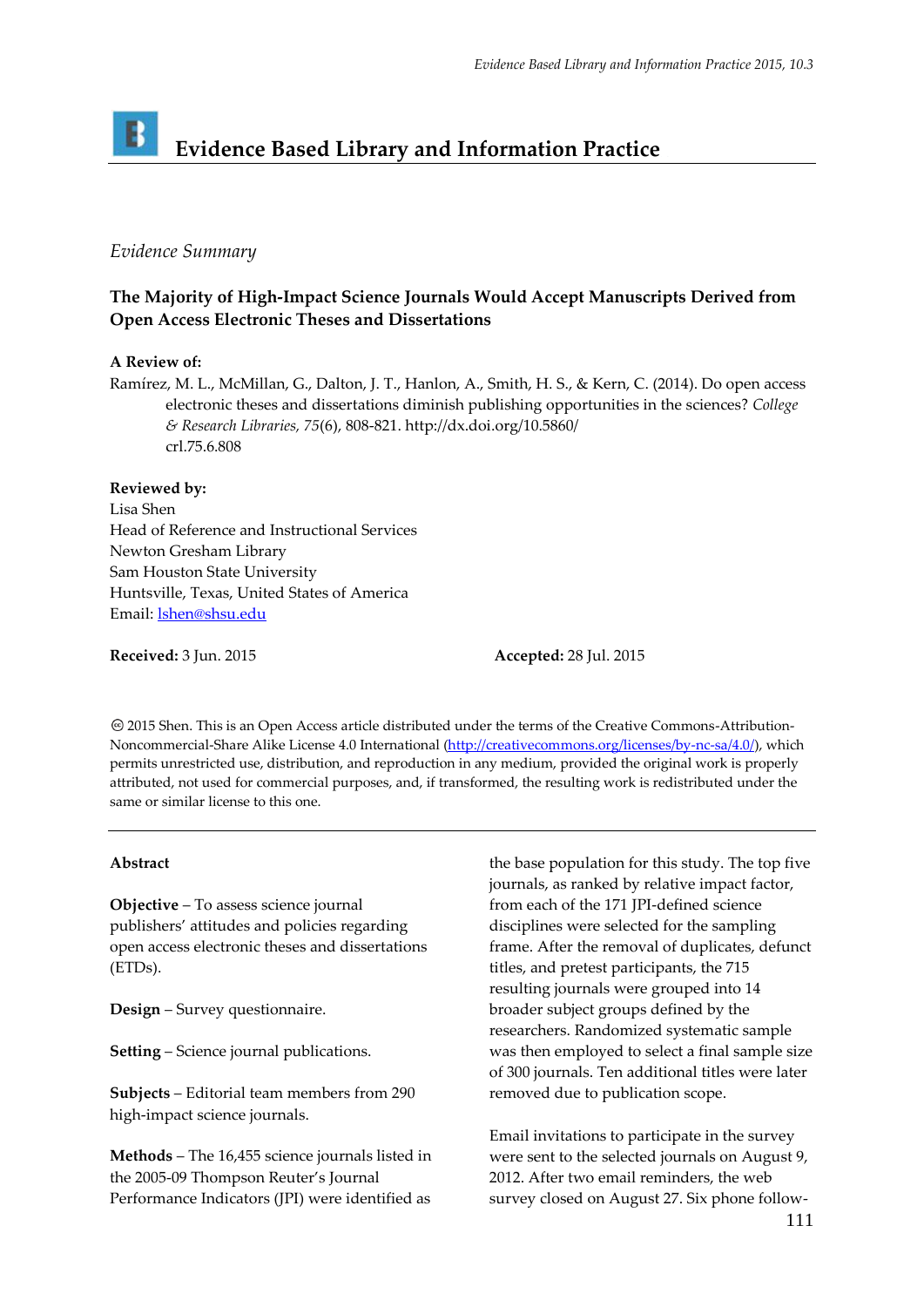ups were made to a random sample of 100 out of the 246 non-responders between September 7 and 14 to increase the response rate.

**Main Results** – The final response rate for the survey was 24.8% (72 out of 290), and the findings had an 11.5% margin of error with 95% confidence interval.

Only 12.5% of the journals surveyed indicated they would "never accept" manuscripts derived from open access ETDs, while 51.4% indicated revised EDTs are "always welcome." The rest of the respondents had some acceptance restrictions, including case-by-case review (19.4%), accept only if the content differs significantly from the original (8.3%), accept or only if access to the original ETD was limited (1.4%). Five of the 72 respondents (6.9%) did not have a policy for accepting ETDs. Of the 17 researcher-created discipline categories, Engineering titles had the highest (85.7%, or 12 out of 14) and Medical journals had the lowest (25%, or 3 out of 14) proportion of respondents who would "always welcome" manuscripts derived from open access ETDs.

At least 50% of the journals from every type of publishing entity indicated they would "always welcome" revised ETDs. However, there are differences between the entities: University Presses were most likely to "always welcome" revised ETDs (87.5%), Commercial Publishers were more likely to have some acceptance restrictions (41.7%), and Academic Societies were the most likely entity to "never welcome" revised ETDs (12.7%).

Lastly, in a comparison of the results of this study with the results from a similar 2013 study conducted on social science, arts and humanities (SS&H) journals, the authors found statistically significant differences (*p*=0.025,  $\alpha$ =0.05) between the editorial policies regarding revised ETDs of science and SS&H journals.

**Conclusion** – The study results suggest that, contrary to common perceptions, the majority of high-impact science journals would actually welcome revised open access ETDs submissions. Therefore, science scholars would not greatly reduce their chances for publishing manuscripts derived from EDTs by making the original ETDs accessible online.

#### **Commentary**

This article is a valuable contribution to the ongoing discussion about perceptions regarding open access scholarship. An examination of the study using the Glynn's critical appraisal checklist (2006) indicated an overall validity of 81%, above the accepted threshold (75%). Validities for the individual sections also met the threshold. The survey instrument was included in the article and the research methodology was clear.

Even so, the article had some areas for improvement. In particular, the researchers had drawn a number of generalizations about science journals as a whole without fully addressing the representativeness of the data. When choosing the survey recipients, the researchers first selected the top five ranked journals in each JPI subject categories, then used stratified sampling to select the final sample of 300 titles. Consequently, while the results represented how top ranked, highimpact science journals treated ETD-derived works, one cannot comfortably apply the same conclusion to all science journals.

In addition, the researchers did not fully explain the method for condensing the 171 JPI science disciplines into 14 subject groups. This omission could be problematic for others who wish to replicate or conduct similar studies. Moreover, since there were notable differences between the subject groups' perceptions toward revised ETDs, it would be valuable to know how interdisciplinary JPI subjects were treated. For instance, was the JPI subject category "Biophysics" grouped into the researcher-defined subject group of Biology or Physics?

Moreover, while the researchers are commended for conducting a pretest, it was unclear how the pretest findings affected the actual study. Specifically, editors-in-chief were identified as the most suitable survey respondents from the pretest. However, while